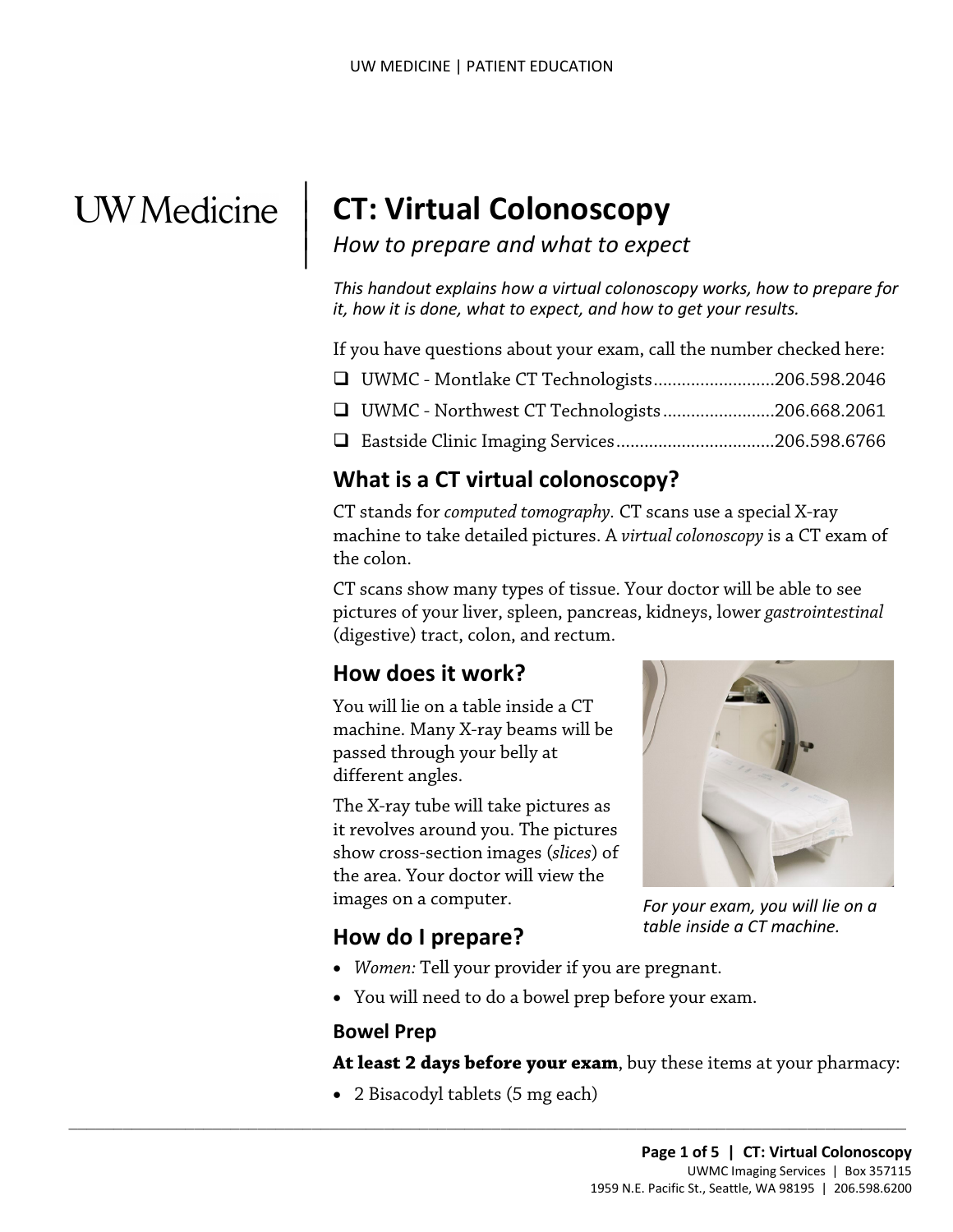

*A CT image of the colon*

#### **Clear Liquids**

Clear liquids include:

- Gatorade, Powerade, and other sports drinks with electrolytes
- Water, tea, or coffee (no cream or milk)
- Crystal Light, Vitaminwater
- Bouillon or broth (beef, chicken, or vegetable)
- Jell-O, popsicles (no fruit or cream added)
- Apple, white grape, or white cranberry juice (no orange, tomato, prune, or grapefruit juice)
- Soda such as 7-Up, Sprite, ginger ale, cola
- Lemonade (with no pulp), iced tea
- Clear liquid protein drinks such as Ensure Clear or Resource Breeze
- Either:
	- 2 bottles of GoLYTELY (you will need a prescription)
	- Or, 2 bottles of magnesium citrate (296 mL each)

Our CT schedulers will also send to you by mail 1 bottle each of:

- Readi-CAT barium sulfate (450 mL)
- Ominpaque (iohexal) 350 mgI/mL (50 mL)

#### *About Omnipaque*

Omnipaque is a type of *contrast* (X-ray dye) that helps highlight fluid in your colon. The bottle says it is "for injection," but it is OK to drink it. **Drink the Omnipaque the night before your exam** (see Step 4 on page 3). The contrast will be in your colon by the next morning.

#### **How to Store the Bottles**

- de of the colon page 3). The contrast will be in your colon by the hext morning.<br> **How to Store the Bottles**<br> **PRAFTELY**, magnesium cit<br>
unids include:<br>
and barium sulfate. You can also drink them at room temperat<br>
and bar • If you like, you may refrigerate the GoLYTELY, magnesium citrate, and barium sulfate. You can also drink them at room temperature.
	- Do **not** refrigerate Omnipaque. Do **not** place it in direct sunlight.

#### **If You Have Diabetes**

- Call your diabetes care provider. Ask how to change your diabetes medicine doses before the virtual colonoscopy.
- Test your blood sugar more often the day before your exam. Check it again the morning of your test. Make sure your blood sugar stays above 70. If your blood sugar gets too high or too low and you can't bring it back to normal, call your diabetes care provider.

#### **If You Take Blood Thinners or Anti-Platelet Medicines**

Keep taking these medicines **unless your doctor tells you to stop**. Some common brands are Coumadin (warfarin), Plavix (clopidogrel), Effient (prasugrel), and Pradaxa (dabigatran).

## **3 Days Before**

- Avoid eating foods that digest slowly. These include corn, popcorn, nuts, potato skins, fruits with skin or seeds, and raw vegetables.
- Take all of your prescribed medicines as usual.

## **1 Day Before: Bowel Prep Day**

 $\_$  ,  $\_$  ,  $\_$  ,  $\_$  ,  $\_$  ,  $\_$  ,  $\_$  ,  $\_$  ,  $\_$  ,  $\_$  ,  $\_$  ,  $\_$  ,  $\_$  ,  $\_$  ,  $\_$  ,  $\_$  ,  $\_$  ,  $\_$  ,  $\_$  ,  $\_$  ,  $\_$  ,  $\_$  ,  $\_$  ,  $\_$  ,  $\_$  ,  $\_$  ,  $\_$  ,  $\_$  ,  $\_$  ,  $\_$  ,  $\_$  ,  $\_$  ,  $\_$  ,  $\_$  ,  $\_$  ,  $\_$  ,  $\_$  ,

Drink **only clear liquids** starting 1 full day before your exam. You will also do a bowel prep on that day. *For example, if your exam is on Monday, you will start the clear liquid diet and do your bowel prep on Sunday.*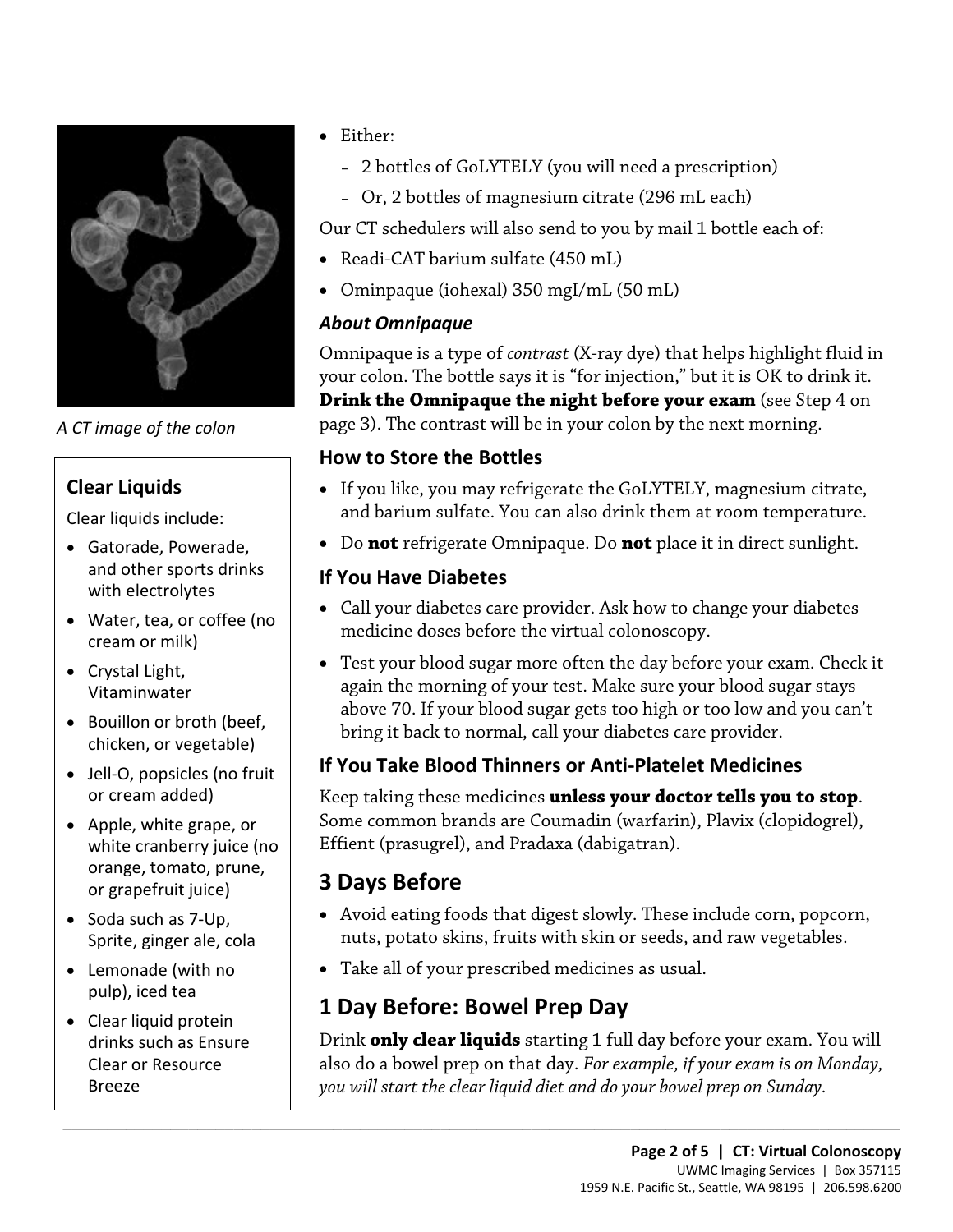- Starting at **12 a.m. (midnight)** the day before your exam:
	- Do **not** eat any solid foods. It is OK to chew gum and suck on mints or hard candy.
	- **Have only clear liquids** for all your meals and snacks. (See a list of clear liquids on page 3.) Avoid red or purple liquids such as cranberry juice, red Jell-O, or purple sports drinks.
	- **Drink lots of clear liquids**, unless your doctor says to restrict fluids.
- On that same day, you **must** follow the **bowel prep** schedule below. If you take other medicines, take them at least 1 hour before or at least 1 hour after taking the magnesium citrate.

#### **Bowel Prep**

Do this bowel prep the day before your test, the same day that you start the clear liquid diet.

| STEP <sub>1</sub><br>Do this step in the<br>morning, any time before<br>11 a.m.                          | Take the 2 Bisacodyl tablets with 1 full glass (8 ounces) of clear liquids.<br>Do not chew or crush the tablets. This medicine will gently move your<br>bowels. It helps the laxative you take in Step 2 work better. You can take<br>these tablets and still do normal activities because they rarely cause<br>diarrhea. Your bowels will move 6 to 8 hours after you take the tablets. |  |
|----------------------------------------------------------------------------------------------------------|------------------------------------------------------------------------------------------------------------------------------------------------------------------------------------------------------------------------------------------------------------------------------------------------------------------------------------------------------------------------------------------|--|
| STEP <sub>2</sub><br>Begin this step anytime<br>between 2 p.m. and 6 p.m.                                | • Drink 1 full bottle of magnesium citrate or GoLYTELY. You should<br>begin to have bowel movements. Be near a restroom, since you will<br>need to visit the toilet often.                                                                                                                                                                                                               |  |
| Note that the later you<br>drink this laxative, the later<br>you may be awake having<br>bowel movements. | Write down the time you drink this laxative so that you know when<br>to do Step 3.<br>• Then drink at least 4 to 6 cups of clear liquids, before going to Step 3.                                                                                                                                                                                                                        |  |

Wait at least 2 to 3 hours after you drink the first bottle of magnesium citrate or GoLYTELY before going on to Step 3.

| STEP <sub>3</sub><br>Do this step | • Drink only HALF (225 mL) of the bottle of Readi-CAT barium sulfate. Throw away<br>the rest of the bottle.                                                           |
|-----------------------------------|-----------------------------------------------------------------------------------------------------------------------------------------------------------------------|
| between 4 p.m.<br>and $9$ p.m.    | Drink the 2nd full bottle of magnesium citrate or GoLYTELY. This is a laxative, so<br>$\bullet$<br>you will keep having bowel movements.                              |
|                                   | • Write down the time you drink this laxative so that you know when to do Step 4.<br>Drink at least 4 to 6 cups of clear liquids before going to Step 4.<br>$\bullet$ |

Step 4 can begin 2 to 3 hours after you drink the 2nd bottle of magnesium citrate or GoLYTELY.

| STEP <sub>4</sub>                                                                                          | Drink the full bottle of Omnipaque (iohexol).                                     |
|------------------------------------------------------------------------------------------------------------|-----------------------------------------------------------------------------------|
| Do this step between 6 p.m. and 11 p.m.                                                                    | You may:                                                                          |
| To open the Omnipaque bottle, twist the entire<br>$\bullet$<br>top to remove it (do not use the pull-tab). | • Mix it in 8 ounces of clear juice, water, or<br>soda.                           |
| • Remove the black rubber stopper before you drink.                                                        | • Or, drink the Omnipaque, then drink<br>8 ounces of clear juice, water, or soda. |

 $\_$  ,  $\_$  ,  $\_$  ,  $\_$  ,  $\_$  ,  $\_$  ,  $\_$  ,  $\_$  ,  $\_$  ,  $\_$  ,  $\_$  ,  $\_$  ,  $\_$  ,  $\_$  ,  $\_$  ,  $\_$  ,  $\_$  ,  $\_$  ,  $\_$  ,  $\_$  ,  $\_$  ,  $\_$  ,  $\_$  ,  $\_$  ,  $\_$  ,  $\_$  ,  $\_$  ,  $\_$  ,  $\_$  ,  $\_$  ,  $\_$  ,  $\_$  ,  $\_$  ,  $\_$  ,  $\_$  ,  $\_$  ,  $\_$  ,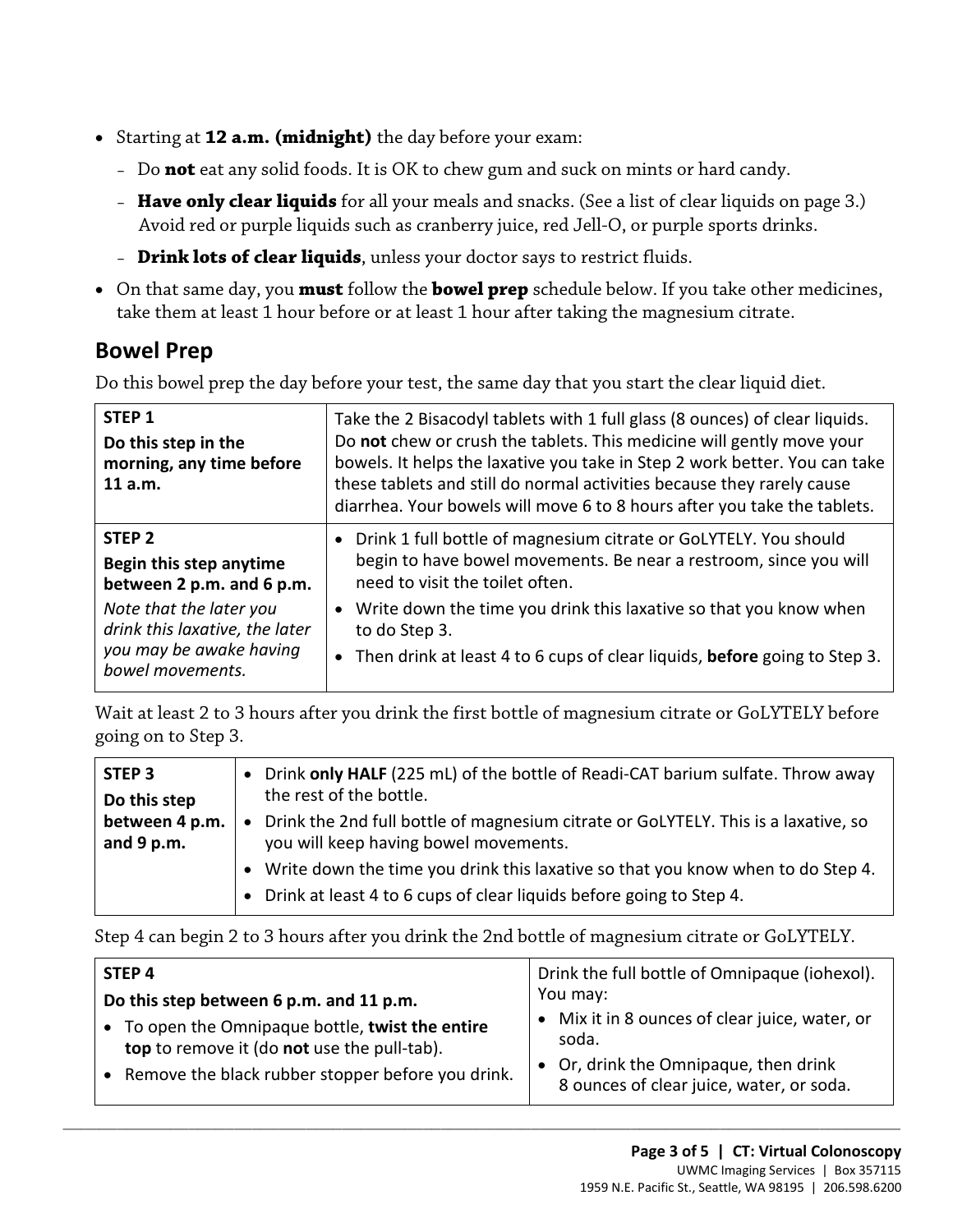After Step 4, you are done with your bowel prep. Keep drinking clear liquids until midnight.

#### **Exam Day**

- Do **not** eat or drink anything after 12 a.m. (midnight) on **the day of your exam**.
- Take your usual medicines as prescribed, with **only** small sips of water.
- **If you have not had a bowel movement or did not finish all 4 steps of the bowel prep, call CT Services at 206.598.2047.** Ask if the exam can still be done, or if we need to reschedule it for a later date.
- *Women*: If there is any chance you may be pregnant, tell the C<br>technologist **before** the exam begins.<br>• CT scans use X-rays. Because of this, you may not have a fami<br>member or friend in the CT room during the exam.<br>**If** • *Women:* If there is any chance you may be pregnant, tell the CT technologist **before** the exam begins.
	- CT scans use X-rays. Because of this, you may not have a family member or friend in the CT room during the exam.

#### **If You Have Diabetes**

- Adjust your dose of insulin or diabetes pills as your diabetes care provider advised.
- Test your blood glucose level more often since you cannot eat. It is better to maintain your blood glucose than to have the exam. If your blood glucose level is low (less than 70 mg/dl) or you have symptoms of low blood sugar, drink a clear liquid that has sugar in it or take glucose tablets. Then, call 206.598.2047 to reschedule your exam.

## **How is the exam done?**

 $\_$  ,  $\_$  ,  $\_$  ,  $\_$  ,  $\_$  ,  $\_$  ,  $\_$  ,  $\_$  ,  $\_$  ,  $\_$  ,  $\_$  ,  $\_$  ,  $\_$  ,  $\_$  ,  $\_$  ,  $\_$  ,  $\_$  ,  $\_$  ,  $\_$  ,  $\_$  ,  $\_$  ,  $\_$  ,  $\_$  ,  $\_$  ,  $\_$  ,  $\_$  ,  $\_$  ,  $\_$  ,  $\_$  ,  $\_$  ,  $\_$  ,  $\_$  ,  $\_$  ,  $\_$  ,  $\_$  ,  $\_$  ,  $\_$  ,

- The CT technologist will help you get into position on the table. We will place pillows to help you hold the right position during the exam.
- The technologist will insert a small tube into your rectum. This tube allows us to place *carbon dioxide* (CO₂) gas into your bowel. The gas expands your bowel, which helps us get a clearer scan of the inside of your colon. It is normal to have a feeling of fullness from the  $CO<sub>2</sub>$ gas, but you should have very little discomfort.
- The technologist will then leave the room. You will be alone in the room while the scans are being done, but the technologist can see, hear, and speak with you through an intercom at all times.